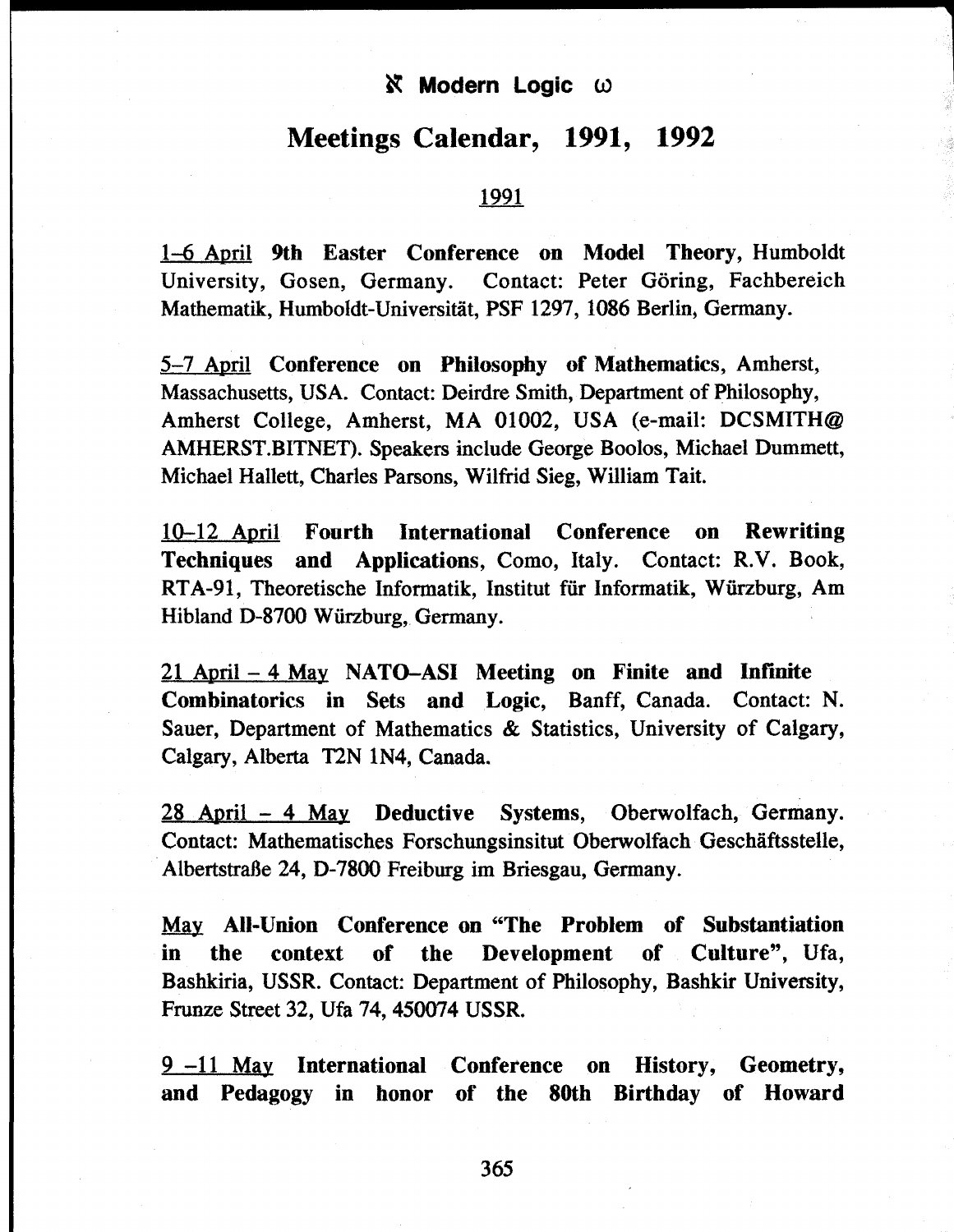Eves, University of Central Florida, Orlando, Florida, USA. Contact: Joby M. Anthony, Department of Mathematics, University of Central Florida, Orlando, FL 32816-6990, USA. The program will include talks by Phillip Johnson (University of North Carolina at Charlotte) on "The early beginnings of set theory" and by Robert Mitchell (Glassboro State College) on "The contributions of Lewis Carroll to mathematics."

17 - 18 May **Groups and Logic** - **London Mathematical Society** May **Meeting,** University of Oxford. Contact: Brenda Willoughby, Mathematics Institute, University of Oxford, 24-29 St. Giles, Oxford 0X1 2LB, England.

23 - 26 May **Society for Exact Philosophy,** University of Victoria, Victoria, British Columbia, Canada. Contact: C.G. Morgan, Department of Philosophy, University of Victoria, Victoria, British Columbia Canada (tel. 604/721-7520; e-mail: MORGAN@UVPHYS.BITNET). The program includes papers on Automated Theorem Proving for Non-classical Logics.

25 - 26 May **British Logic Colloquium,** University of Leeds, England. Contact: Mrs. P. Boyes, School of Mathematics, University of Leeds, Leeds LS2 9JT, England.

26 - 29 May **Twenty-first International Symposium on Multi-Valued Logic,**Victoria, Canada. Contact: D.M. Miller, Department of Computer Science, University of Victoria, P.O. Box 1700, Victoria, British Columbia, V8W 2Y2, Canada (tel. 604/ 721-7220; Fax: 604/721-7292; email: dmill@csr.uvic.cdn)

27 - 29 May **Canadian Society for the History and Philosophy of Mathematics,** Queens University, Kingston, Ontario. Contact: Prof. M.A. Malik, Department of Mathematics, Concordia University, Loyola Campus, 7141 Sherbrooke St. Ouest, Montréal, Québec H4B 1R6, Canada. Send abstracts and titles of proposed contributions to Prof. Erwin Kreyszig, Dept. of Mathematics & Statistics, Carleton University, Ottawa, Ontario KIS 5B6 (e-mail: MATHSTAT@CARLETON.CA). The program includes talks by Katherine L. Hill on "Early set theory: Dedekind's influence on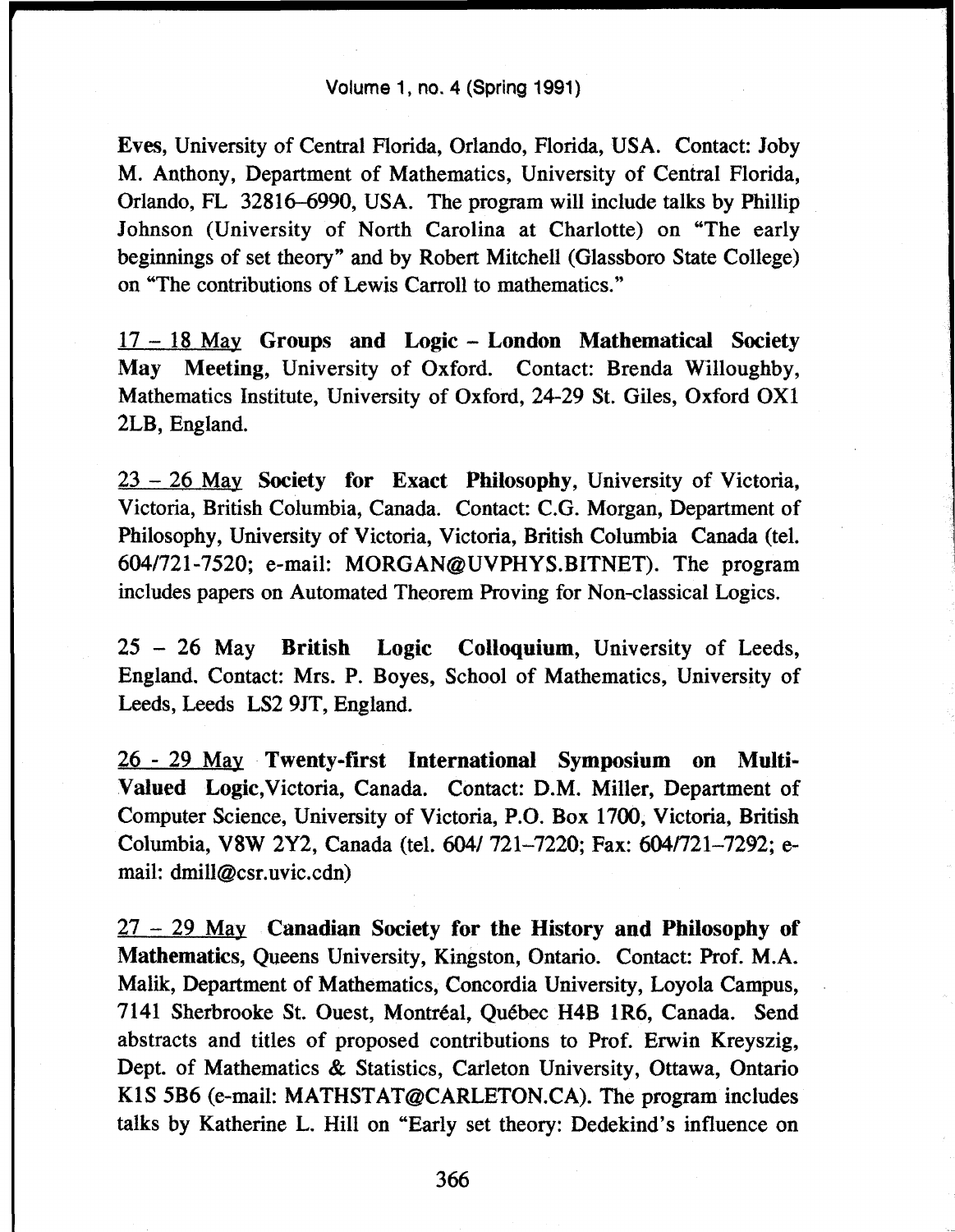## **K** Modern Logic ω

Cantor," Jonathan P. Seldin on "H.B. Curry, logic, and computer science," and Alejandro R. Garciadiego on "Bertrand Russell's mathematical work and his personality circa 1901."

27 - 30 May **First International Symposium on GÖdePs Theorem,** Pierre et Marie Curie University, Paris, France. Contact: Zbigniew W. Wolkowski, B.P. 56, 75623 Paris Cedex 13, France.

13 - 14 June **Symposium on Godei's Theorem,** University of Neuchatel, Switzerland. Contact: Denis Miéville, Espace Louis-Agassiz 1, CH-2000 Neuchatel, Switzerland.

13 - 19 June **Symposium on the Current State and Prospects of Mathematics,** Barcelona, Spain. Contact: Organizing Committee, Centre de Recerce Matematica, Apartado 50, 08193 - Bellatera (Barcelona), Spain.

14 - 17 June **Symposium on Lattice Theory and Its Applications in Honor of the 80th Birthday of Garrett Birkhoff,** Darmstadt, Germany.

15 June - 15 July **Workshop on Proof Theory, Fragments of Arithmetic and Complexity,** Mathematical Institute of the Czechoslovak Academy of Sciences, Prague, Czechoslovakia. Contact: Pavel Pudlak, Mathematical Institute CSAV Zitna 25, Praha 1, Czechoslovakia, or: 'Jan Krajicek, Department of Mathematics, University of Illinois, 1409 West Green Street, Urbana, IL 61801, USA.

16 - 19 June **Bar-Han Symposium on the Foundations of Artificial Intelligence,** Ramat Gan, Israel. Contact: A. Frank, BISFAI-91 Organizing Chair, Department of Mathematics and Computer Science, Bar-Ilan University, Ramat Gan, Israel (e-mail: ariel@bimacs.bitnet). Topics include applications of logical methods to various areas of artificial intelligence.

18-2 2 June **Conference on Constructivity in Computer Science,** Trinity University, San Antonio, Texas, USA. Contact: M.J.O.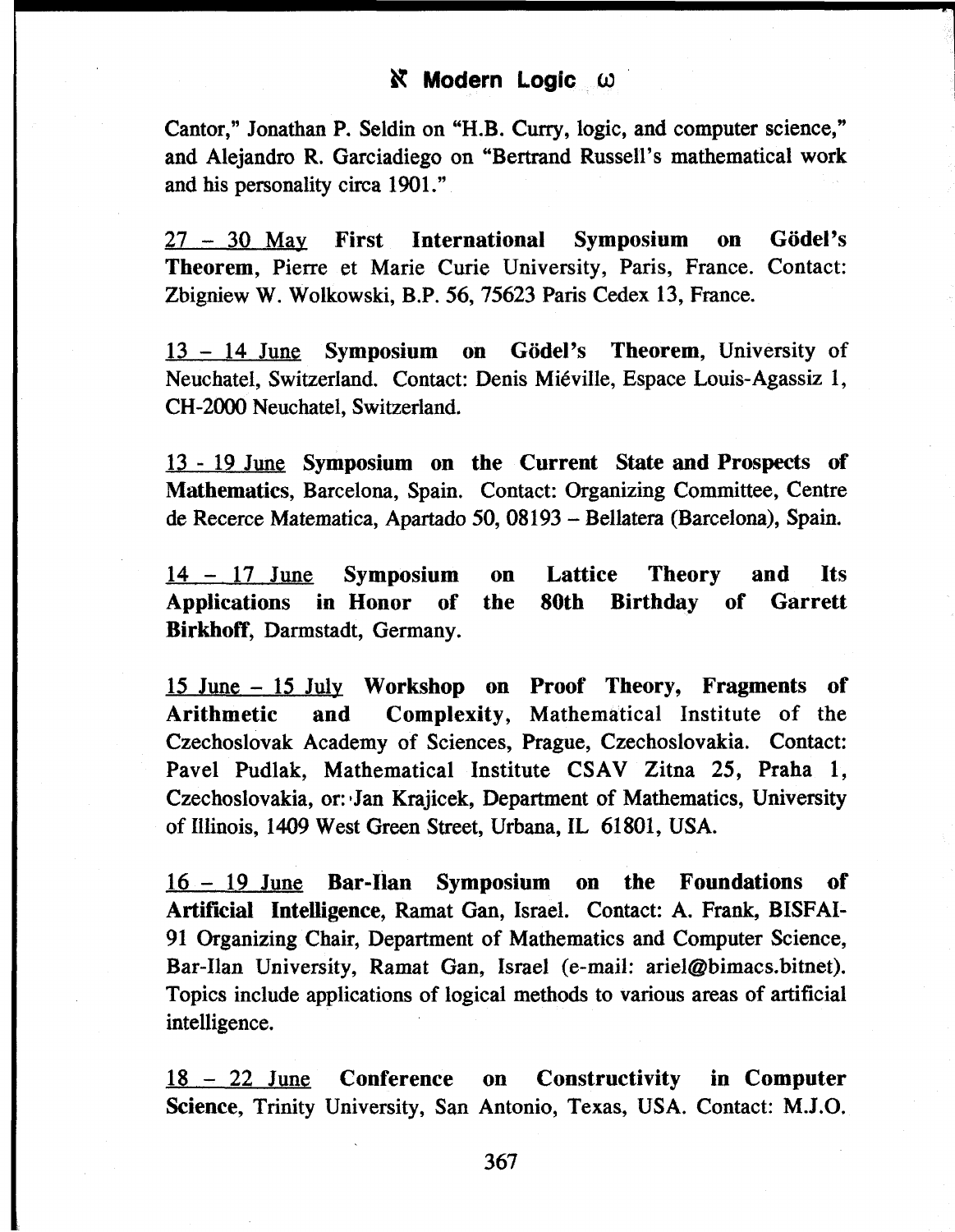#### Volume 1, no. 4 (Spring 1991)

McDonnell, Department of Computer Science, University of Chicago, Chicago, IL 60637, USA or J. Paul Meyers, Department of Computer Science, Trinity University, San Antonio, TX 78212, USA to submit abstracts.

20 - 27 June **NP-Completeness: The First Twenty Years,** Erice (Trapani), Sicily, Italy. Contact: G. Gallo, Dipartimento di Scienza dell'Informazione, Università di Pisa, Corso Italia 40, 56100 Pisa, Italy

23 - 30 June **International Category Theory Meeting,** Montréal, Québec, Canada. Contact: Category Theory 1991, Mathematics Department, McGill University, 805 Sherbrooke Street West, Montréal, Québec H3A 2K6, Canada; e - mail: mt16 $@$ musica.mcgill.ca.

25 - 28 June **Eighth International Congress on Logic Programming,** Paris, France: Contact: INRIA-Rocquencourt, Relations Exterieurs, Bureau des Colloques-ICLP '91, Domaine de Volunceau, BP 105, F-78153 Le Chesnay Cedex, France.

29 June - 9 August **SMS-NATO ASI: Universal Algebra and Orders,** Université de Montréal, Montréal, Québec, Canada. Contact: G. David, Dept. de Math. & Stat, Univ. de Montréal, C.P. 6128-A, Montréal, Québec H3C 3J7, Canada. Topics for this summer school include Boolean algebras with operators, partially ordered sets, partial algebras, and free lattices.

30 June - 3 July **Sixth Annual Conference on Structure in Complexity Theory,** University of Chicago, Chicago, Illinois, USA. Contact: J. Royer, School of Computer and Information Science, Syracuse University, Syracuse, NY 13244, USA

July **Summer School in Set Theory,** Iranian Institute for Studies in Theoretical Physics and Mathematics. Contact: Prof. Ali Enayat, Department of Mathematics and Statistics, American University, Washington, D.C. 20016, USA (e-mail: ENAYAT@AUVM.bitnet).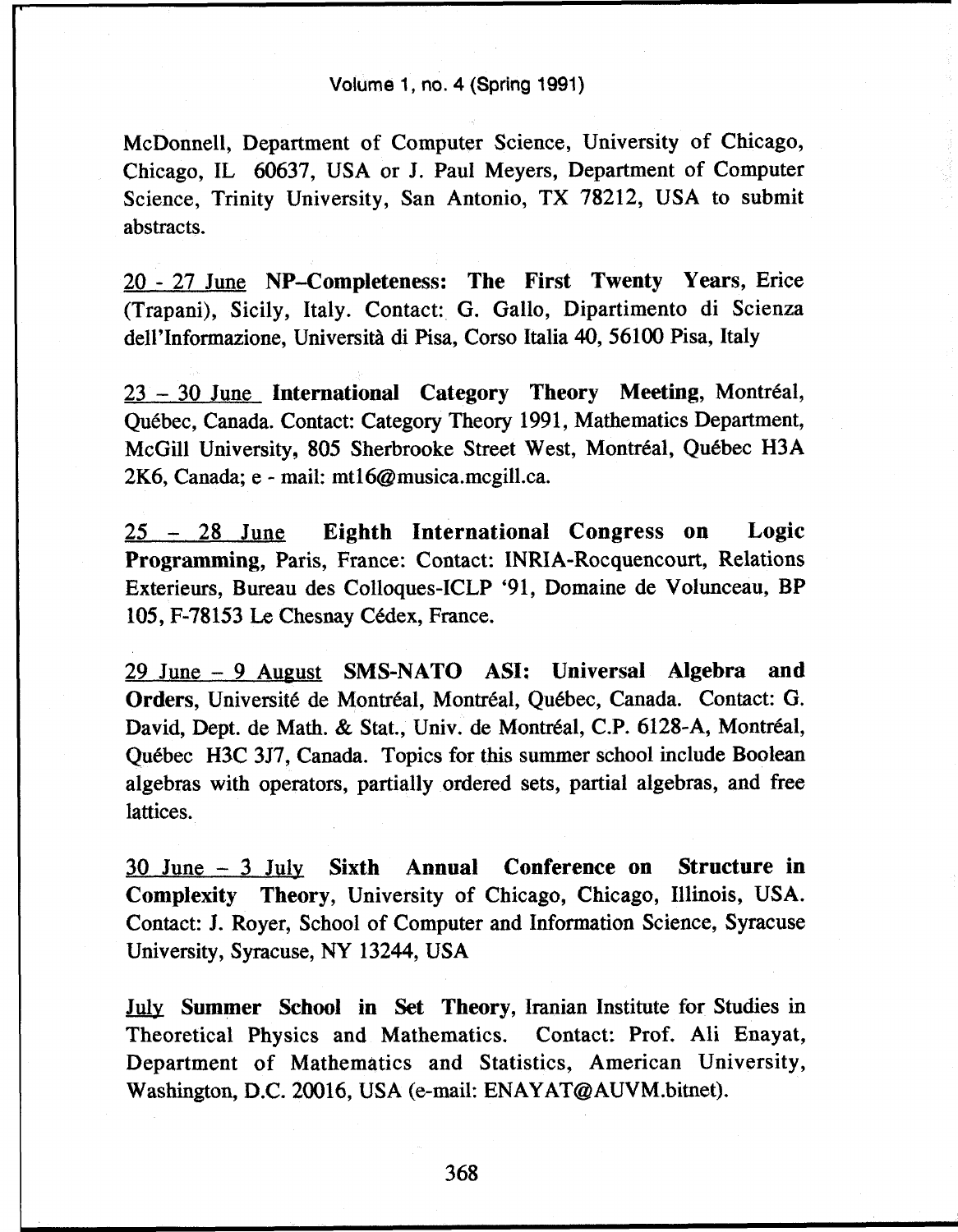## **K** Modern Logic ω

1 - 3 July The Bicentennial Conference on Computing, Imperial College, South Kensington, London, England. Contact: IEE Conference Services, Savoy Place, London WC2R OBL, United Kingdom.

8-1 3 July International Conference on Frege, München, Germany. Contact: Kardinal W. Haus, Mandlstraße 23, D-8000 München 40, Germany.

15 - 18 July Sixth Annual IEE Symposium on Logic in Computer Science, Amsterdam, Netherlands. Contact: Daniel Leivant, School of Computer Science, Carnegie-Mellon University, Pittsburgh, PA 15213, USA (e-mail: lics@cs.cmu.edu)

 $20-21$  July Conference on Logic and Linguistics, University of California at Santa Cruz, Santa Cruz, California, USA. Contact: Richard Oehrlee, Department of Linguistics, Douglass 200E, University of Arizona, Tuscon, AZ 85721, USA (e-mail: oehrle@ccit.arizona.edu).

23 July - 4 August International Summer School on Logic and Algebra of Specification, Marktoberdorf, Germany. Contact: Institut für Informatik, Technische Universität München, Summer School 91, Orleansstr. 34, D-8000 München 80, Germany.

3 - 7 August Eighth Interamerican Conference on Mathematics Education, Coral Gables, Florida, USA. Contact: Patrick Scott, Programas Latinoamericanos de Educación, Faculty of Education, University of New Mexico, Albuquerque, New Mexico, 87131, USA.

7 - 14 August IXth International Congress of Logic, Methodology and Philosophy of Science, Uppsala, Sweden. Contact: Program Committee Chairman, Brian Skyrms, Department of Philosophy, University of California at Irvine, Irvine, CA 92717, USA; for information on local arrangements, contact: Dag Prawitz, Department of Philosophy, University of Stockholm, S-10691 Stockholm, Sweden. The 1991 Association of Symbolic Logic European Summer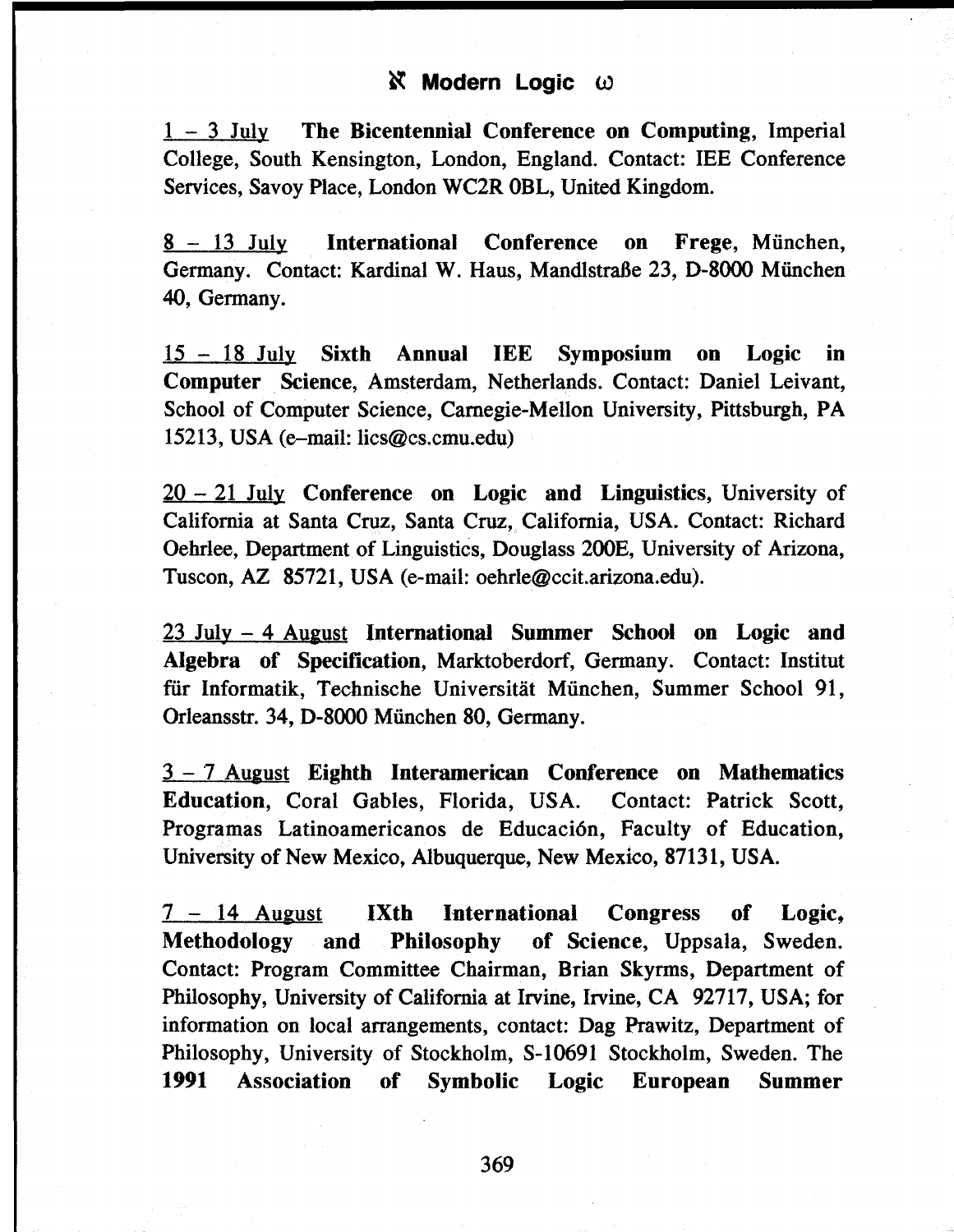#### Volume 1, no. 4 (Spring 1991)

**Meeting (Logic Colloquium '91)** will be included as part of the Congress.

22 - 23 August **Second Kurt Godei Colloquium - Sixty Years of Incompleteness,** Kirchberg am Wechsel, Austria. Contact: Dr. Hans-Dominik Schwabl, Österreichisches Akademie der Wissenschaften, Dr. Ignaz Seipel-Platz 2, A-1010 Vienna, Austria. (See Announcements for program.)

September **Meeting on Renaissance Mathematics,** cosponsored by the British Society for the History of Mathematics. Contact: R.W. Bray, Dept. of Mathematics, University of Essex, Wivenhoe Park, Cochester CO4 3SQ, United Kingdom.

14 - 27 September **International Conference on Theoretical Aspects of Computer Software,** Tohoku University, Sendai Japan. Contact: A. Meyer, MIT Lab for Computer Science, 545 Technology Square, NE43-315, Cambridge, MA 022139, USA or Prof. Takayasu Ito, Department of Information Engineering, Tokohu University, Sendai, Japan 980.

1 - 3 October **"Wien, Berlin, Prague" Symposium,** Vienna, Austria. (See Announcement: Vienna Circle Archives.)

7-1 1 October **Computer Science Logic '91 (CSL** *'91),* Berne, Switzerland. Contact: Gerhard Jäger, CSL '91, Institut für Informatik und Angewandte Mathematik, Universität Bern, Switzerland.

3 - 9 November **Mengenlehre,** Oberwolfach, Germany. Contact: Mathematisches Forschungsinsitut Oberwolfach Geschäftsstelle, Albertstraße 24, D-7800 Freiburg im Briesgau, Germany.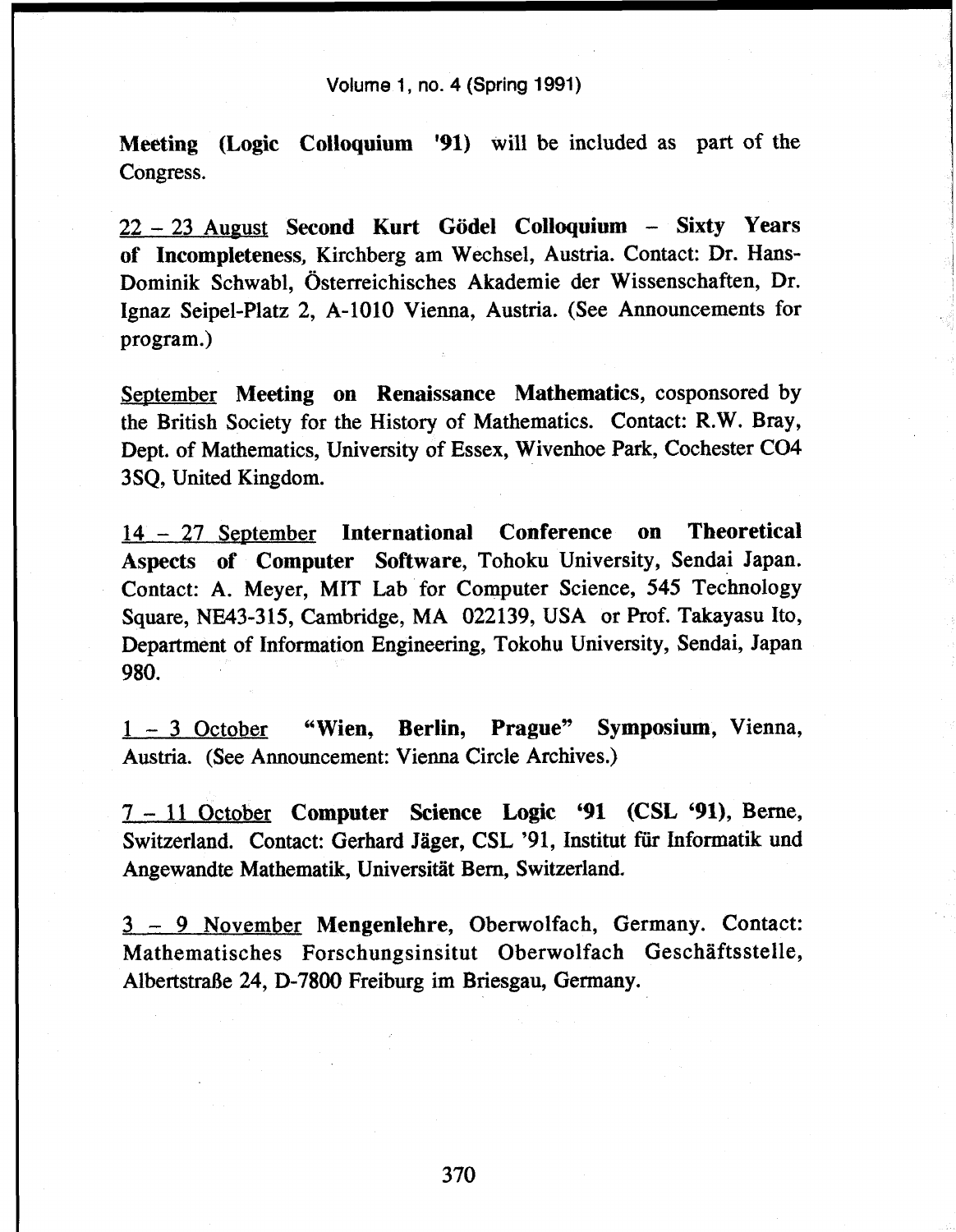### 1992

19-2 5 January **Modelltheorie,** Oberwolfach, Germany. Contact: Mathematisches Forschungsinsitut Oberwolfach Geschäftsstelle, Albertstraße 24, D-7800 Freiburg im Briesgau, Germany.

12 - 18 April **Mathematische Logik,** Oberwolfach, Germany. Contact: Mathematisches Forschungsinsitut Oberwolfach Geschäftsstelle, Albertstraße 24, D-7800 Freiburg im Briesgau, Germany.

10 - 16 May **Geschichte der Mathematik,** Oberwolfach, Germany. Contact: Mathematisches Forschungsinsitut Oberwolfach Geschäftsstelle, Albertstraße 24, D-7800 Freiburg im Briesgau, Germany.

10 - 17 July **1992 Association for Symbolic Logic European Summer Meeting (Logic Colloquium '92),** Hungary.

August **The International Conference Lobachevsky and Modern Geometry devoted to the 200th Anniversary of Lobachevsky's Birthday,** Kazan, USSR. Contact: V.V. Vishnevsky, Department of Geometry, Kazan State University, ul. Lenina 18, Kazan 420008, USSR. The program will include a section on history of mathematics. **(Modern Logic** editorial board member V.A. Bazhanov is a member of the organizing committee.)

9-1 3 August **International Meeting of HPM (History and Pedagogy of Mathematics),** Toronto, Canada. Contact: Victor Katz, Department of Mathematics, University of the District of Columbia, 4200 Connecticut Avenue, Washington, D.C. 20008, USA or Florence Fasanelli, Mathematics Association of America, 1529 18th Street N.W., Washington, D.C. 20036, USA.

16-2 3 August **Seventh International Congress on Mathematics Education (ICME- 7),** Québec, Canada. Contact: Congrès ICME-7 Congress, Université Laval, Québec, QC, G1K 7P4, Canada.